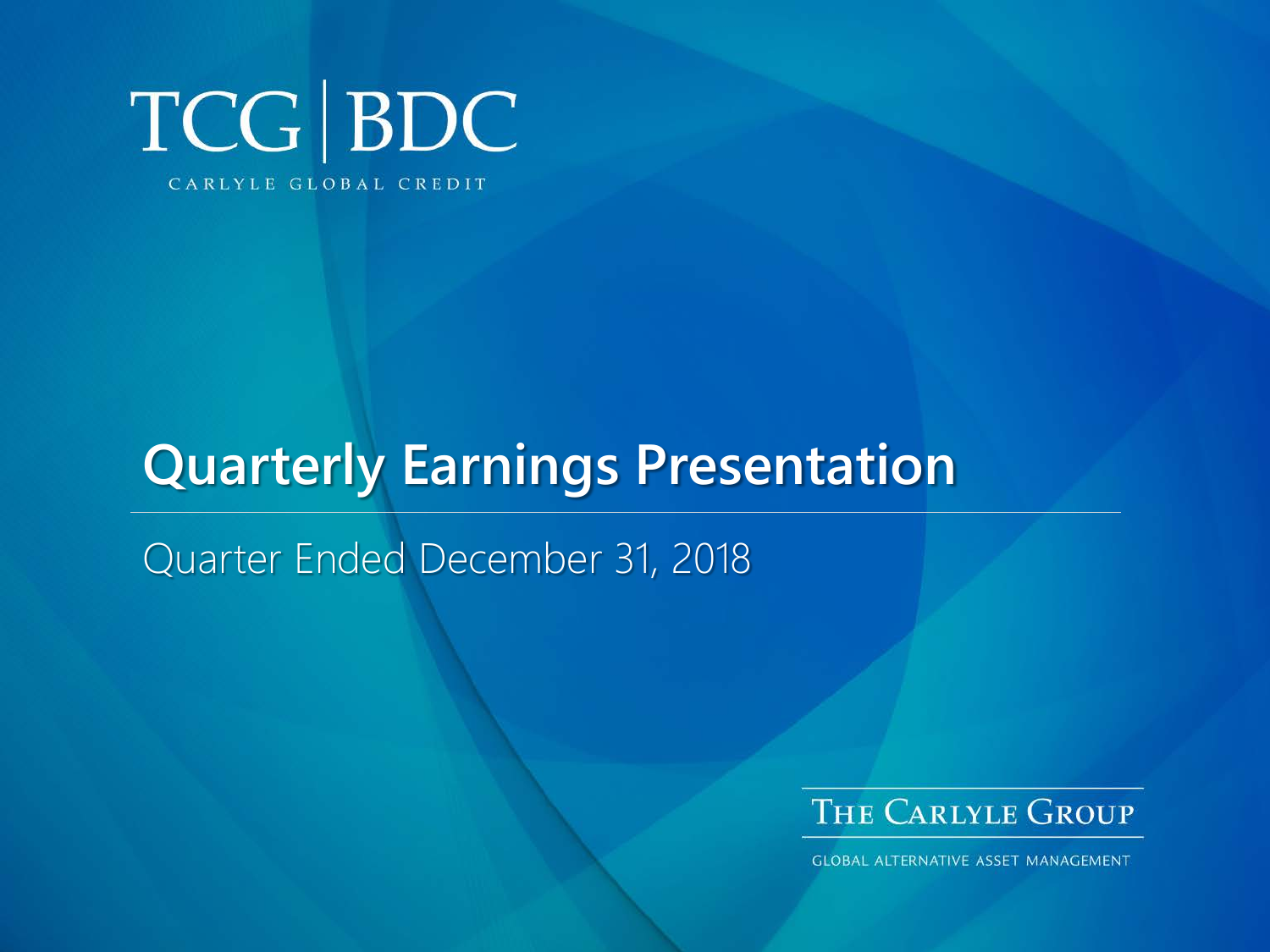### **Disclaimer and Forward-Looking Statement**

This presentation (the "Presentation") has been prepared by TCG BDC, Inc. (together with its consolidated subsidiaries, "we," "us," "our," "TCG BDC" or the "Company") (NASDAQ: CGBD) and may only be used for informational purposes only. This Presentation should be viewed in conjunction with the earnings conference call of the Company held on February 27, 2019 and the Company's Annual Report on Form 10-K for the year ended December 31, 2018. The information contained herein may not be used, reproduced, referenced, quoted, linked by website, or distributed to others, in whole or in part, except as agreed in writing by the Company.

This Presentation does not constitute a prospectus and should under no circumstances be understood as an offer to sell or the solicitation of an offer to buy our common stock or any other securities nor will there be any sale of the common stock or any other securities in any state or jurisdiction in which such offer, solicitation or sale would be unlawful prior to the registration or qualification under the securities laws of such state or jurisdiction.

This Presentation provides limited information regarding the Company and is not intended to be taken by, and should not be taken by, any individual recipient as investment advice, a recommendation to buy, hold or sell, or an offer to sell or a solicitation of offers to purchase, our common stock or any other securities that may be issued by the Company, or as legal, accounting or tax advice. An investment in securities of the type described herein presents certain risks.

This Presentation may contain forward-looking statements that involve substantial risks and uncertainties. You can identify these statements by the use of forwardlooking terminology such as "anticipates," "believes," "expects," "intends," "will," "should," "may," "plans," "continue," "believes," "seeks," "estimates," "would," "could," "targets," "projects," "outlook," "potential," "predicts" and variations of these words and similar expressions to identify forward-looking statements, although not all forward-looking statements include these words. You should read statements that contain these words carefully because they discuss our plans, strategies, prospects and expectations concerning our business, operating results, financial condition and other similar matters. We believe that it is important to communicate our future expectations to our investors. There may be events in the future, however, that we are not able to predict accurately or control. You should not place undue reliance on these forward-looking statements, which speak only as of the date on which we make them. Factors or events that could cause our actual results to differ, possibly materially from our expectations, include, but are not limited to, the risks, uncertainties and other factors we identify in the sections entitled "Risk Factors" and "Cautionary Statement Regarding Forward-Looking Statements" in filings we make with the Securities and Exchange Commission (the "SEC"), and it is not possible for us to predict or identify all of them. We undertake no obligation to update or revise publicly any forward-looking statements, whether as a result of new information, future events or otherwise, except as required by law.

Information throughout the Presentation provided by sources other than the Company (including information relating to portfolio companies) has not been independently verified and, accordingly, the Company makes no representation or warranty in respect of this information.

The following slides contain summaries of certain financial and statistical information about the Company. The information contained in this Presentation is summary information that is intended to be considered in the context of our SEC filings and other public announcements that we may make, by press release or otherwise, from time to time. We undertake no duty or obligation to publicly update or revise the information contained in this Presentation.

TCG BDC is managed by Carlyle Global Credit Investment Management L.L.C. (the "Investment Adviser"), an SEC-registered investment adviser and a wholly owned subsidiary of The Carlyle Group L.P. (together with its affiliates, "Carlyle").

This Presentation contains information about the Company and certain of its affiliates and includes the Company's historical performance. You should not view information related to the past performance of the Company as indicative of the Company's future results, the achievement of which is dependent on many factors, many of which are beyond the control of the Company and the Investment Adviser and cannot be assured. There can be no assurances that future dividends will match or exceed historical rates or will be paid at all. Further, an investment in the Company is discrete from, and does not represent an interest in, any other Carlyle entity. Nothing contained herein shall be relied upon as a promise or representation whether as to the past or future performance of the Company or any other Carlyle entity.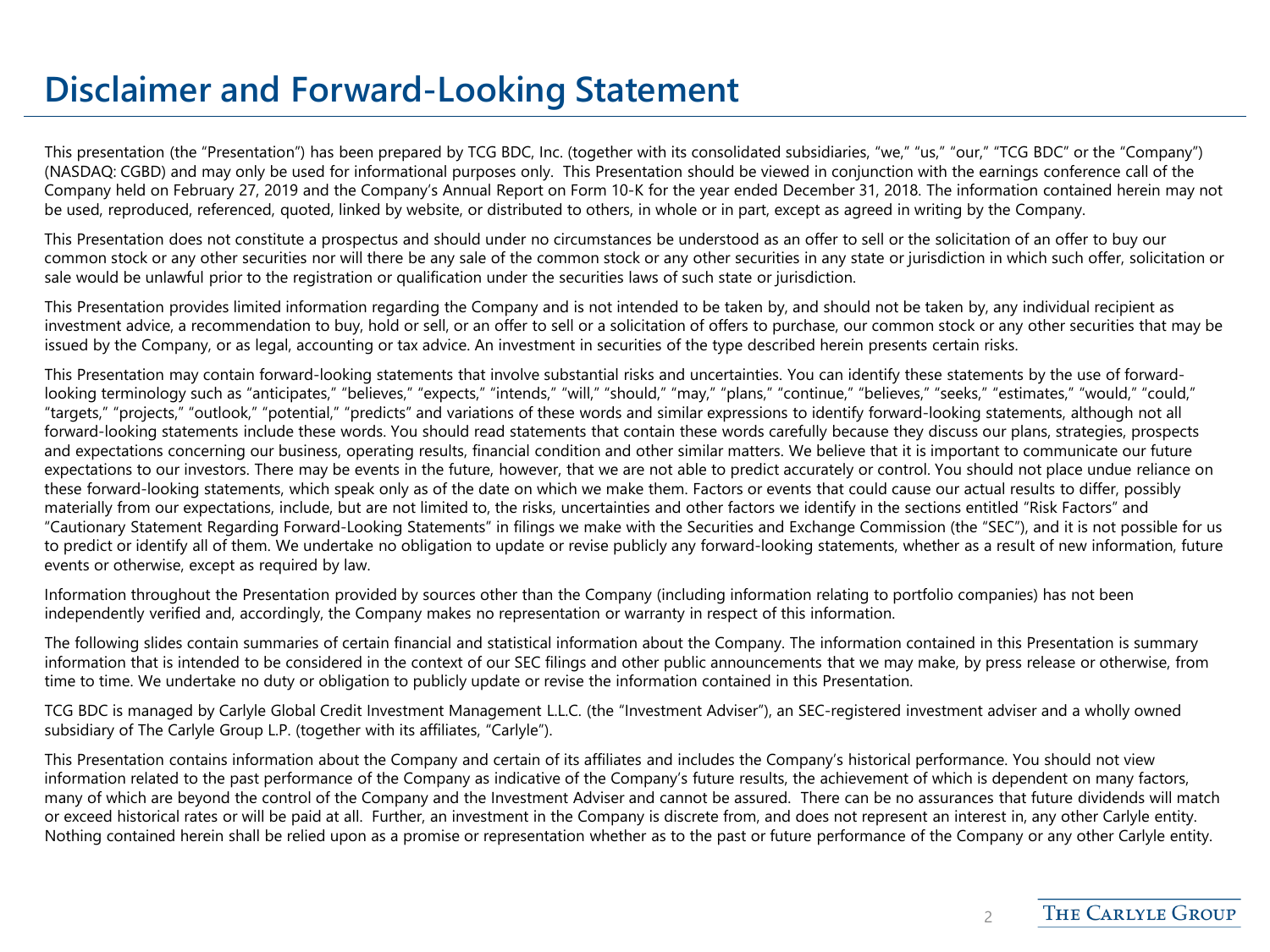## **Summary of Quarterly Results**

#### **Quarter Ended December 31, 2018**

- New investment fundings<sup>1</sup> for the quarter ended December 31, 2018 were \$328 million and sales and repayments totaled \$343 million
- The investment portfolio of our joint venture, Middle Market Credit Fund, LLC ("Credit Fund"), decreased to \$1.17 billion at fair value as of December 31, 2018, as compared to \$1.20 billion at fair value as of September 30, 2018. For the quarter ended December 31, 2018, Credit Fund's new investment fundings<sup>1</sup> were \$123 million and sales and repayments totaled \$122 million
- Credit Fund produced a 14.4% annualized dividend yield<sup>2</sup> to the Company for the quarter ended December 31, 2018
- Net investment income for the quarter ended December 31, 2018 was \$0.47 per share, as compared to \$0.41 per share for the quarter ended September 30, 2018<sup>3</sup>
- The Company paid a fourth quarter regular dividend of \$0.37 per share and a special dividend of \$0.20 per share, resulting in a LTM dividend yield of 9.83% based on ending net asset value
- The Company repurchased and extinguished 338,408 of the Company's common shares at an average cost of \$14.36 per share, or \$4.9 million, resulting in accretion to net assets of \$0.02 per share
- Net asset value per share was \$17.09 as of December 31, 2018, as compared to \$17.66 per share as of September 30, 2018

(1) At par/principal and excluding net change in unfunded commitments. Origination activity and resulting capital deployment is dependent on the Investment Adviser's ability to identify investment opportunities. There can be no guarantee that appropriate opportunities will be identified and if they are, that the Company or Credit Fund, as the case may be, will be selected to originate any or all such opportunities. (2) The annualized Credit Fund yield is calculated by dividing the dividend income from Credit Fund by the weighted average of the Company's investment in the subordinated loans of Credit Fund over the quarter and annualizing over 4 periods. (3) Net investment income per share is based on the weighted average shares outstanding during the respective period. There can be no assurance that we will continue to earn income or pay dividends at this rate and our income and our dividends may 3 decline.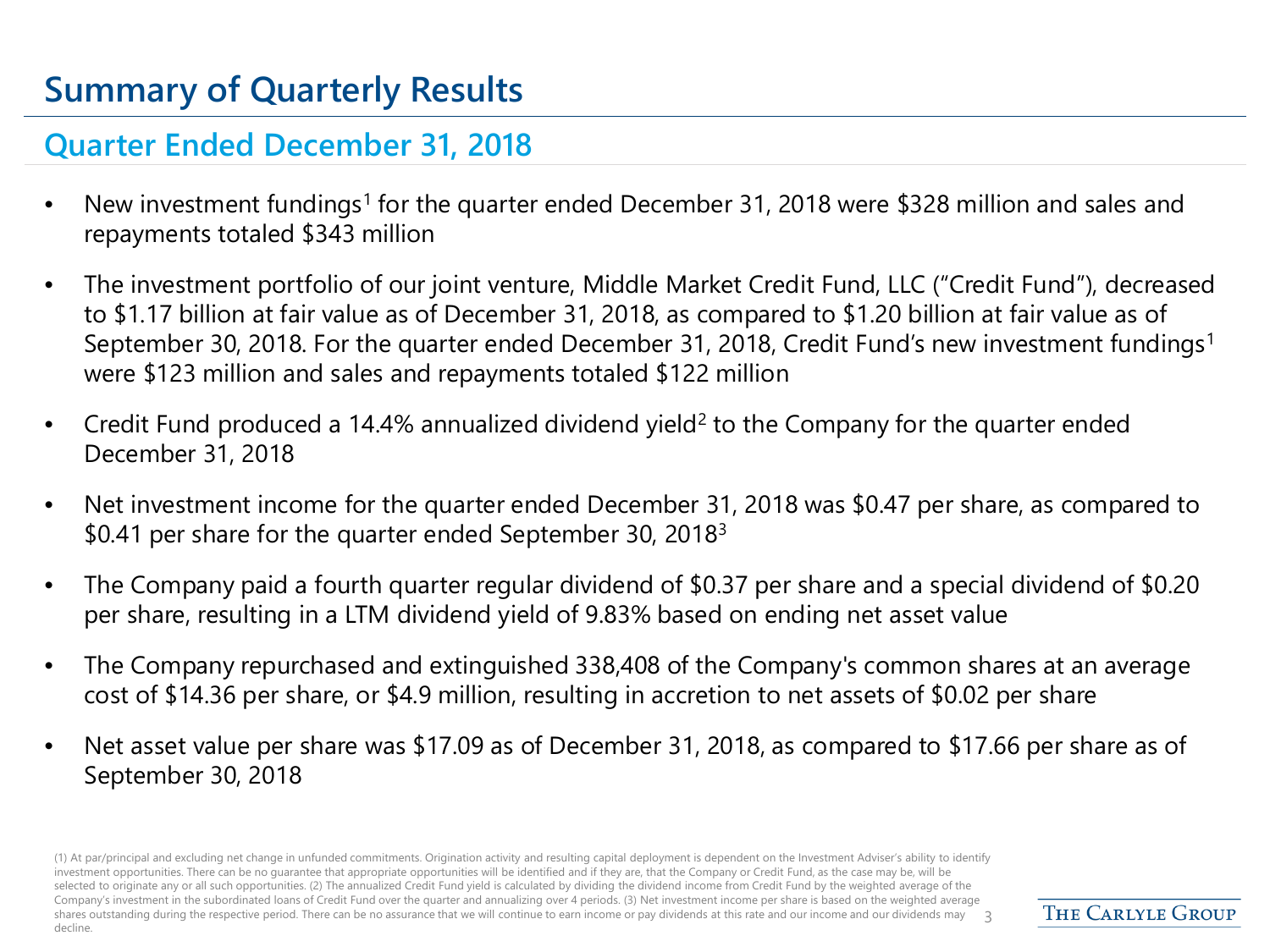## **Portfolio Highlights – New Originations – TCG BDC and Credit Fund**

#### **Combined Fair Value of Investments of TCG BDC and Credit Fund2 at December 31, 2018 of \$2,923 million1**

| (Dollar amounts in thousands and based on par/principal) | 04 2017   | O1 2018   | O <sub>2</sub> 2018 | O <sub>3</sub> 2018 | Q4 2018    |
|----------------------------------------------------------|-----------|-----------|---------------------|---------------------|------------|
| <b>TCG BDC Originations and Net Investment Activity</b>  |           |           |                     |                     |            |
| Investment Fundings                                      | 281.725   | 120.946   | 283,685             | 231,337             | 328,112    |
| Unfunded Commitments, Net Change                         | (13,449)  | 4.760     | 41.614              | 20,473              | (28, 104)  |
| Sales and Repayments                                     | (289.125) | (172,003) | (232.520)           | (143.594)           | (343, 420) |
| <b>Net Investment Activity</b>                           | (20,849)  | (46,297)  | 92.779              | 108.216             | (43,412)   |

| <b>TCG BDC Total Investment Portfolio at Fair Value</b> |          |           |         |        |        |
|---------------------------------------------------------|----------|-----------|---------|--------|--------|
| First Lien Debt                                         | 65.75%   | 64 92%    | 67.81%  | 6946%  | 68 12% |
| First Lien, Last-out Unitranche Debt                    | 12.08%   | 12.21%    | 12.09%  | 9.87%  | 1በ 29% |
| Second Lien Debt                                        | 12 51% ነ | 11.38%    | 8.27%   | 845%   | 9 0 7% |
| Equity Investments                                      | በ ጸዓ%    | በ ዓጸ%     | 1 1 5 % | .15%   | -25%   |
| Investment Fund / Credit Fund                           | 8.77%    | $10.51\%$ | 10.68%  | 11 07% | 1 2 7% |

#### **Credit Fund<sup>2</sup> Originations and Net Investment Activity**

| Investment Fundings              | 249,896  | 147.193  | 121.324  | 111,236  | 122,735   |
|----------------------------------|----------|----------|----------|----------|-----------|
| Unfunded Commitments, Net Change | 7.114    | 19,138   | 32,354   | (20.733) | (11, 771) |
| Sales and Repayments             | (84.373) | (43.975) | (72.366) | (49.417) | (122,197) |
| <b>Net Investment Activity</b>   | 172.637  | 122.356  | 81.312   | 41.086   | 11,233)   |

Please refer to the Company's Form 10-K for the year ended on December 31, 2018 ("Form 10-K") for more information. No assurance is given that the Company will continue to achieve comparable results. (1) Combined fair value of investments of TCG BDC and Credit Fund is the sum of the fair value of investments of TCG BDC (\$2.0 billion) and Credit Fund (\$1.2 billion) excluding investments by TCG BDC in Credit Fund (\$222.3 million). (2) Credit Fund is a Delaware limited liability company that is not consolidated with the Company. The Company and Credit Partners USA LLC each has 50% economic ownership of Credit Fund and has commitments to fund, from time to time, capital of up to \$400 million each. Funding of such commitments generally requires the approval of the board of Credit Fund, including the board members appointed by the Company. (3) At quarter end.

 $\Delta$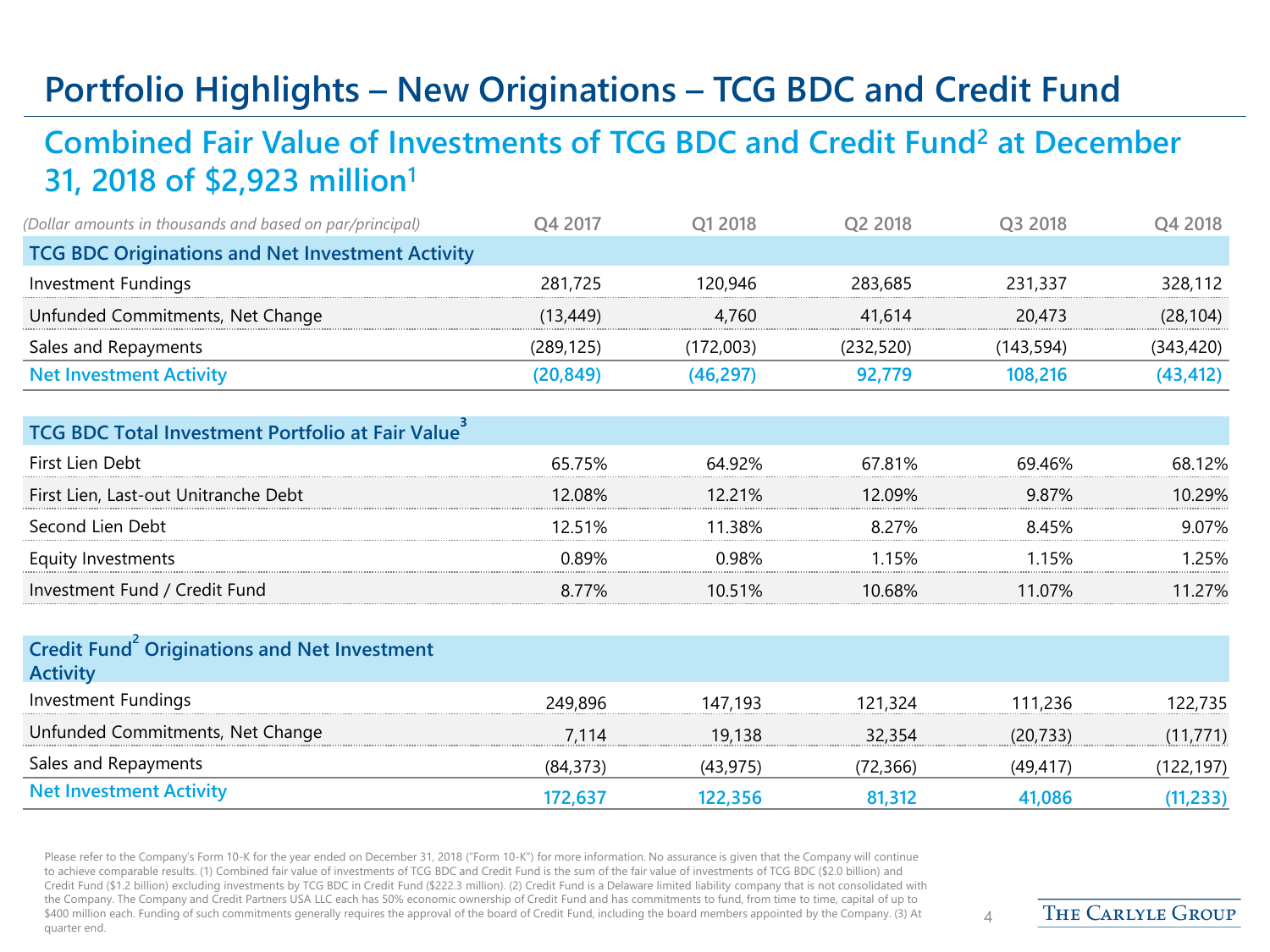### **Investment Portfolio Overview – TCG BDC**

#### **Total Fair Value of Investments of TCG BDC at December 31, 2018 of \$1,972 million**



Note: At quarter end. (1) Fair value of investments is subject to change. Past performance is no quarantee of future results. Fair value is determined in good faith by or under the direction of the Company's board of directors pursuant to the Company's valuation policy. Refer to Note 2 (Significant Accounting Policies) and Note 3 (Fair Value Measurements) affection of the company's board of directors pursuant to the Company's valuation policy. Refer to Note 2 (significant Accounting Policies) and Note 5 (Fair value measurements) 5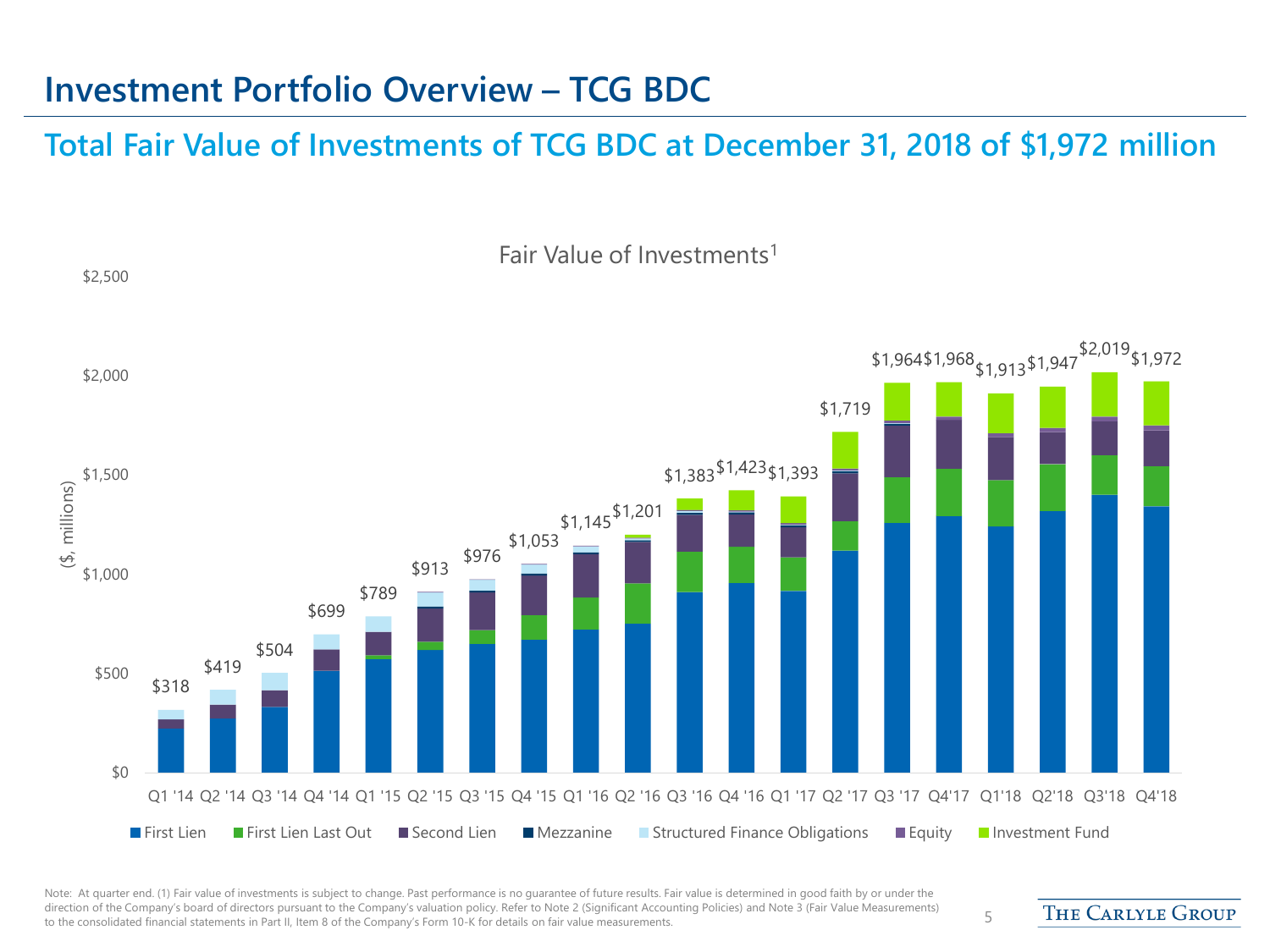### **Investment Portfolio Overview – TCG BDC and Credit Fund**

#### **Combined Fair Value of Investments of TCG BDC and Credit Fund at December 31, 2018 of \$2,923 million1**



Note: At quarter end. Fair value of investments is subject to change. Past performance is no guarantee of future results. Fair value is determined in good faith by or under the direction of the Company's board of directors pursuant to the Company's valuation policy. Refer to Note 2 (Significant Accounting Policies), Note 3 (Fair Value Measurements), and Note 5 (Middle Market Credit Fund, LLC) to the consolidated financial statements in Part II, Item 8 of the Company's Form 10-K for details on fair value measurements. (1) Combined fair value of investments of TCG BDC and Credit Fund is the sum of the fair value of investments of TCG BDC (\$2.0 billion) and Credit Fund (\$1.2 billion) excluding 6<br>investments by TCG BDC in Credit Fund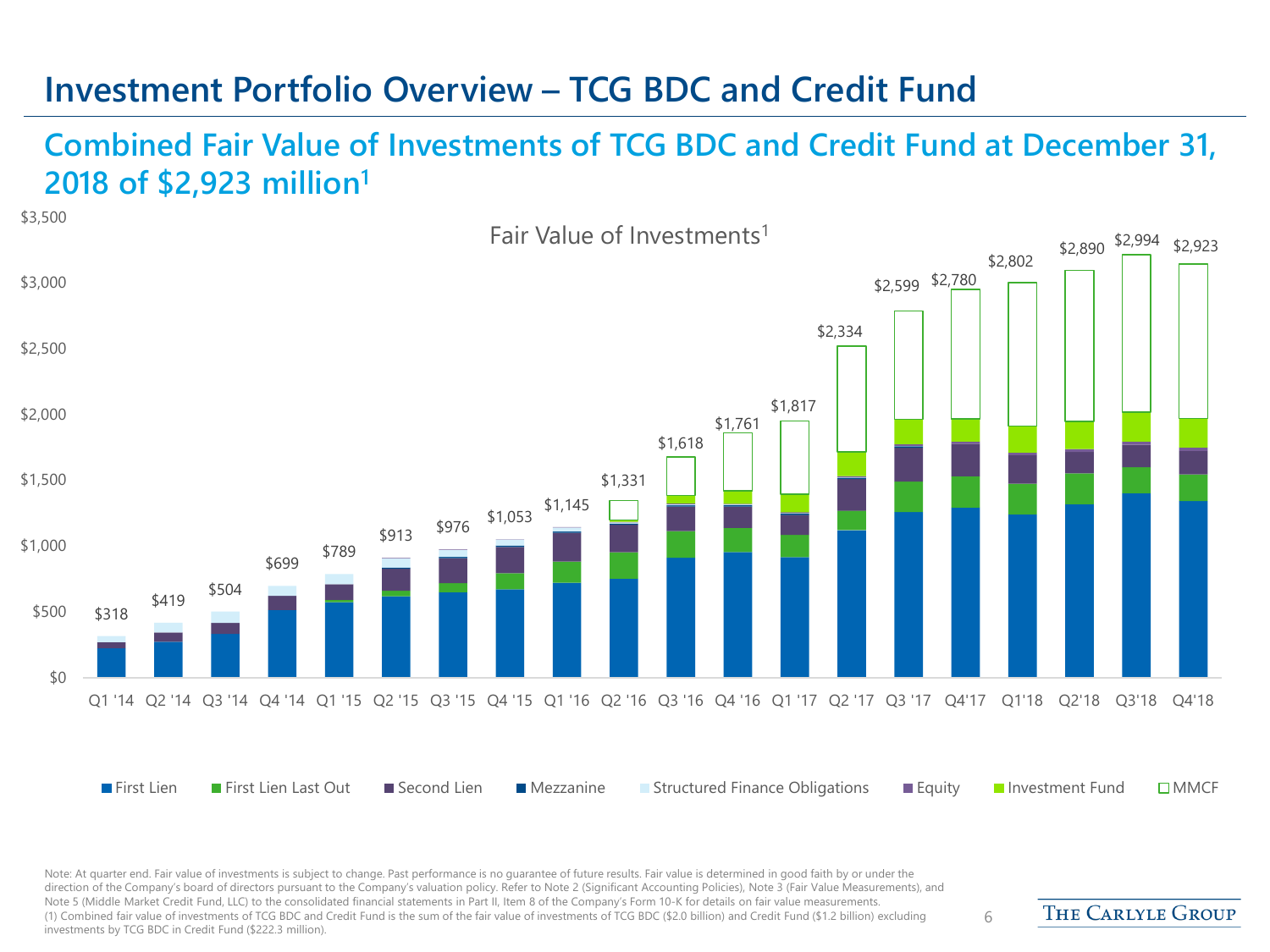## **Portfolio Summary – TCG BDC and Credit Fund**

#### **As of December 31, 2018**

#### **Portfolio Characteristics**

|                                                |         | <b>TCG BDC</b> Credit Fund |
|------------------------------------------------|---------|----------------------------|
| Total Investments and Commitments (\$mm)       | \$2,129 | \$1,265                    |
| Unfunded Commitments <sup>1</sup> (\$mm)       | \$157   | \$91                       |
| Investments at Fair Value (\$mm)               | \$1,972 | \$1.174                    |
| Yield of Debt Investments <sup>2</sup> $(\%)$  | 9.54%   | 7 16%                      |
| Yield of Total Portfolio <sup>2,3</sup> $(\%)$ | 9.94%   | 7.32%                      |
| Number of Investments                          | 119     | 66                         |
| Number of Portfolio Companies                  | 96      |                            |
| Floating / Fixed <sup>4</sup> $(\%)$           |         | $99\%$ / 1% 100% / 0%      |



#### **Diversification by Borrower**





7

(1) Excludes the Company's commitments to fund capital to Credit Fund. (2) Weighted average yields at cost of the debt investments include the effect of accretion of discounts and amortization of premiums and are based on interest rates as of period end. Actual yields earned over the life of each investment could differ materially from the yields presented above. Weighted average yields for TCG BDC do not include TCG BDC's investment in Cre Fund. (3) Weighted average yields at cost of the total portfolio includes yield of debt investments, equity investments and TCG BDC's investment in Credit Fund. Actual yields earned over the life of each investment could d materially from the yields presented above. (4) % of fair value of first and second lien debt. (5) Equity percentage is rounded.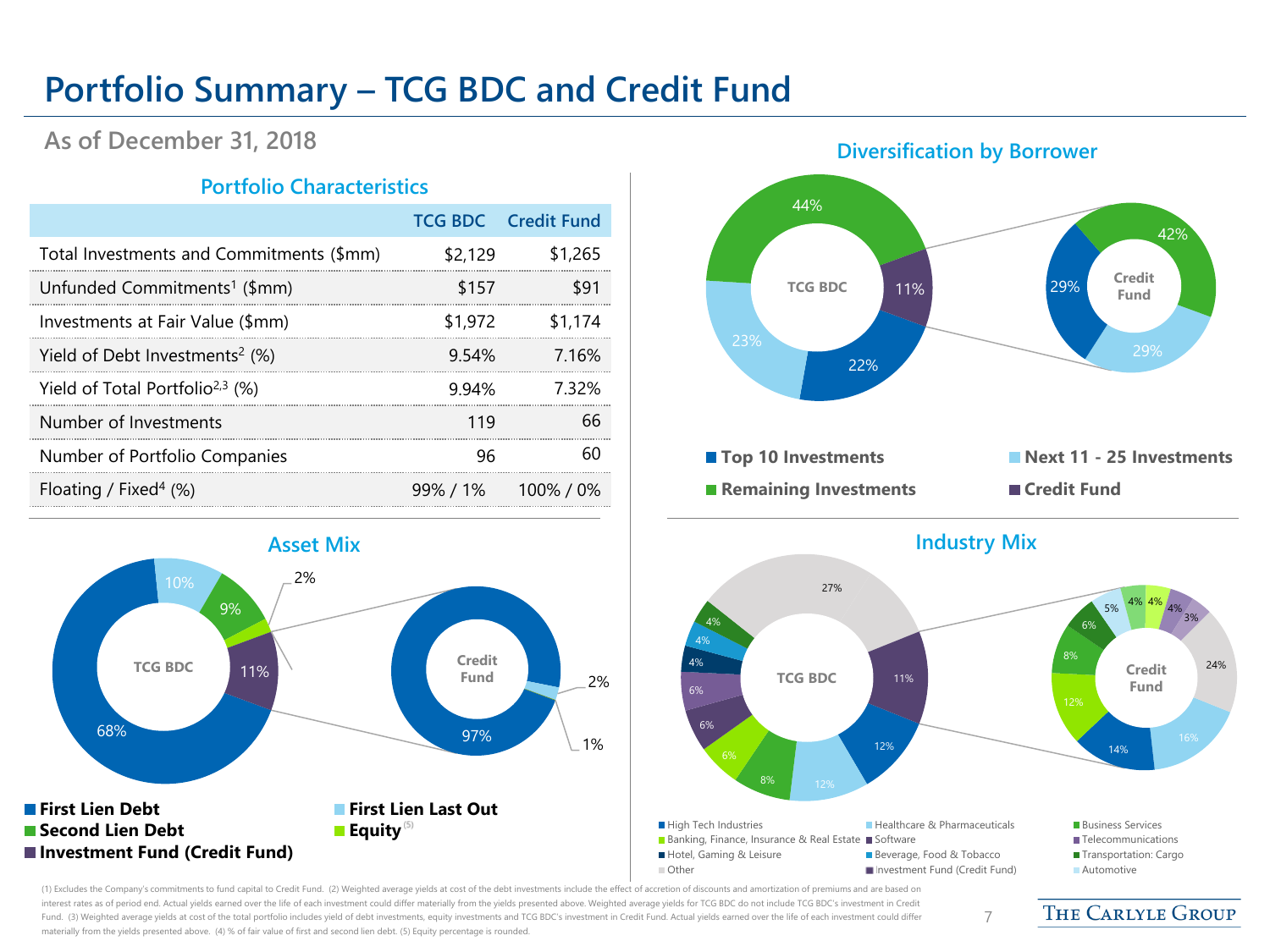## **Credit Quality of Investments – TCG BDC**

**Portfolio Risk Ratings**

- As of December 31, 2018, 2 borrowers remained on non-accrual status, representing 0.7% of total investments at fair value and 2.7% at amortized cost
- Approximately 98% of investments in our debt investment portfolio continue to have an Internal Risk Rating of 1 through 4 as of December 31, 2018

|              | <b>PORTIONO RISK RATINGS</b>                                                                                                                                                                                                                                                                                                                                                                                                                                                                                 |                   |                                                                                   |                   |                                                                                                                                                                                                                                                                           |                   |                 |
|--------------|--------------------------------------------------------------------------------------------------------------------------------------------------------------------------------------------------------------------------------------------------------------------------------------------------------------------------------------------------------------------------------------------------------------------------------------------------------------------------------------------------------------|-------------------|-----------------------------------------------------------------------------------|-------------------|---------------------------------------------------------------------------------------------------------------------------------------------------------------------------------------------------------------------------------------------------------------------------|-------------------|-----------------|
|              | (Dollar amounts in millions)                                                                                                                                                                                                                                                                                                                                                                                                                                                                                 | December 31, 2018 |                                                                                   |                   | September 30, 2018                                                                                                                                                                                                                                                        |                   | June 30, 2018   |
|              | <b>Internal Risk Rating</b>                                                                                                                                                                                                                                                                                                                                                                                                                                                                                  | <b>Fair Value</b> | % of Fair Value                                                                   | <b>Fair Value</b> | % of Fair Value                                                                                                                                                                                                                                                           | <b>Fair Value</b> | % of Fair Value |
|              |                                                                                                                                                                                                                                                                                                                                                                                                                                                                                                              | \$71.0            | 4.12%                                                                             | \$104.7           | 5.91%                                                                                                                                                                                                                                                                     | \$61.7            | 3.59%           |
| 2            |                                                                                                                                                                                                                                                                                                                                                                                                                                                                                                              | 1,302.9           | 75.52%                                                                            | 1,298.0           | 73.24%                                                                                                                                                                                                                                                                    | 1,297.0           | 75.57%          |
|              |                                                                                                                                                                                                                                                                                                                                                                                                                                                                                                              | 208.4             | 12.08%                                                                            | 224.7             | 12.68%                                                                                                                                                                                                                                                                    | 226.1             | 13.17%          |
| 4            |                                                                                                                                                                                                                                                                                                                                                                                                                                                                                                              | 105.1             | 6.09%                                                                             | 119.1             | 6.72%                                                                                                                                                                                                                                                                     | 87.8              | 5.12%           |
|              |                                                                                                                                                                                                                                                                                                                                                                                                                                                                                                              | 23.5              | 1.36%                                                                             | 9.4               | 0.53%                                                                                                                                                                                                                                                                     | 30.7              | 1.79%           |
| 6            |                                                                                                                                                                                                                                                                                                                                                                                                                                                                                                              | 14.3              | 0.83%                                                                             | 16.4              | 0.92%                                                                                                                                                                                                                                                                     | 13.1              | 0.76%           |
| <b>Total</b> |                                                                                                                                                                                                                                                                                                                                                                                                                                                                                                              | \$1,725.2         | 100.00%                                                                           | \$1,772.3         | 100.00%                                                                                                                                                                                                                                                                   | \$1,716.4         | 100.00%         |
|              | <b>Rating Definition</b>                                                                                                                                                                                                                                                                                                                                                                                                                                                                                     |                   | Performing - Low Risk: Borrower is operating more than 10% ahead of the Base Case |                   |                                                                                                                                                                                                                                                                           |                   |                 |
|              |                                                                                                                                                                                                                                                                                                                                                                                                                                                                                                              |                   |                                                                                   |                   | Performing - Stable Risk: Borrower is operating within 10% of the Base Case (above or below). This is the initial rating assigned to all new borrowers                                                                                                                    |                   |                 |
| 3            | there is a low risk of payment default                                                                                                                                                                                                                                                                                                                                                                                                                                                                       |                   |                                                                                   |                   | Performing - Management Notice: Borrower is operating more than 10% below the Base Case. A financial covenant default may have occurred, but                                                                                                                              |                   |                 |
| 4            |                                                                                                                                                                                                                                                                                                                                                                                                                                                                                                              |                   |                                                                                   |                   | Watch List: Borrower is operating more than 20% below the Base Case and there is a high risk of covenant default, or it may have already occurred.<br>Payments are current although subject to greater uncertainty, and there is moderate to high risk of payment default |                   |                 |
| 5.           | Watch List - Possible Loss: Borrower is operating more than 30% below the Base Case. At the current level of operations and financial condition, the<br>borrower does not have the ability to service and ultimately repay or refinance all outstanding debt on current terms. Payment default is very likely or may<br>have occurred. Loss of principal is possible                                                                                                                                         |                   |                                                                                   |                   |                                                                                                                                                                                                                                                                           |                   |                 |
| 6            | Watch List – Probable Loss: Borrower is operating more than 40% below the Base Case, and at the current level of operations and financial condition,<br>the borrower does not have the ability to service and ultimately repay or refinance all outstanding debt on current terms. Payment default is very likely or<br>may have already occurred. Additionally, the prospects for improvement in the borrower's situation are sufficiently negative that impairment of some or all<br>principal is probable |                   |                                                                                   |                   |                                                                                                                                                                                                                                                                           |                   |                 |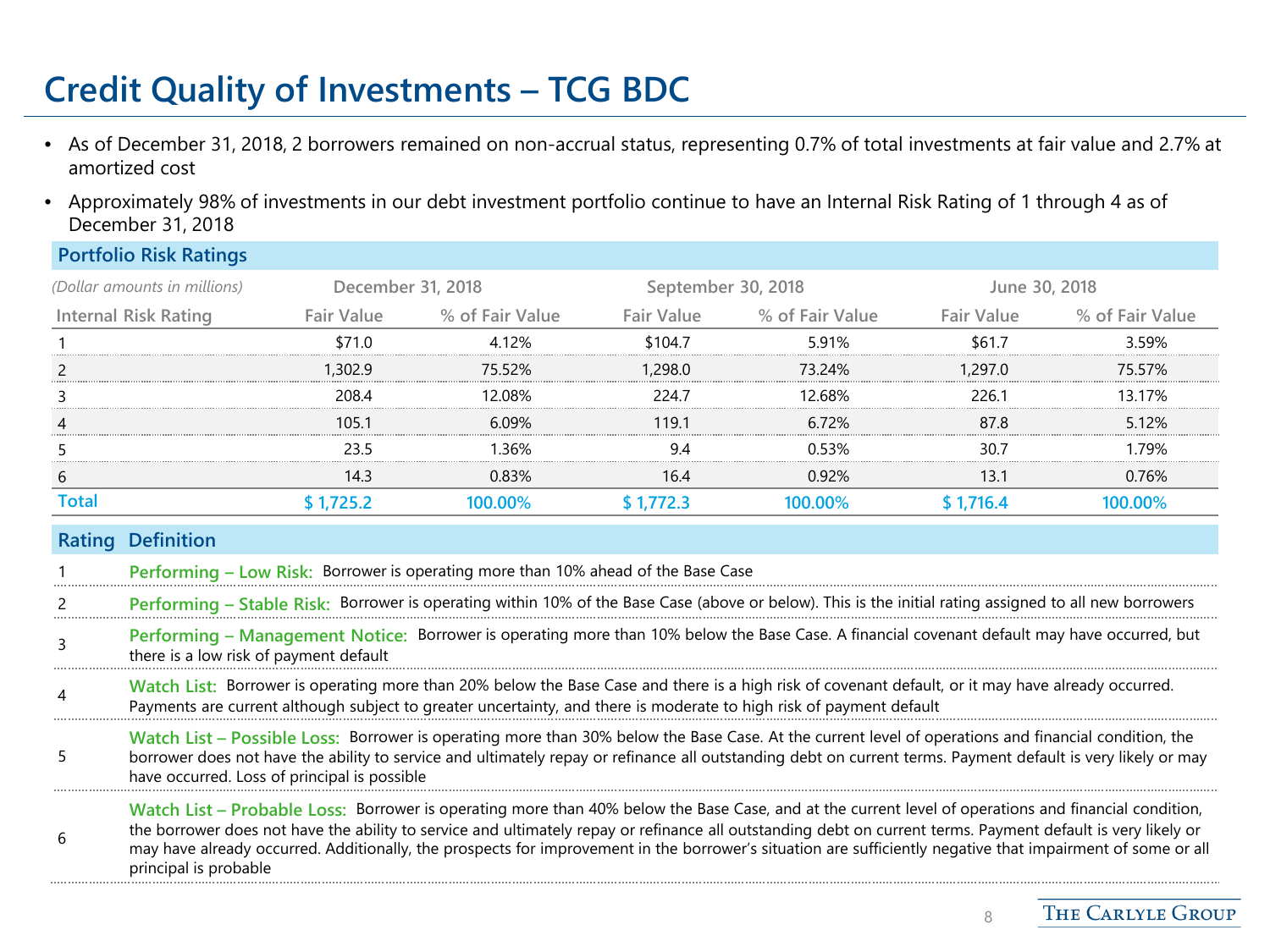## **Financial Performance Summary – TCG BDC**

| (Dollar amounts in thousands, except per share data)                        | Q4 2017     | Q1 2018     | Q2 2018     | Q3 2018     | Q4 2018     |
|-----------------------------------------------------------------------------|-------------|-------------|-------------|-------------|-------------|
| Net Investment Income Per Share                                             | \$0.43      | \$0.40      | \$0.45      | \$0.41      | \$0.47      |
| Net Realized & Unrealized Appreciation (Depreciation) Per Share             | 0.01        | (0.06)      | (0.24)      | (0.31)      | (0.49)      |
| Net Income Per Share                                                        | 0.44        | 0.34        | 0.21        | 0.10        | (0.02)      |
| Dividends Paid Per Share                                                    | 0.49        | 0.37        | 0.37        | 0.37        | 0.57        |
| Impact of Share Repurchases Per Share                                       |             |             |             |             | 0.02        |
| <b>Net Asset Value Per Share</b>                                            | \$18.12     | \$18.09     | \$17.93     | \$17.66     | \$17.09     |
| Weighted Average Shares Outstanding for the Period (in thousands)           | 62,143      | 62,504      | 62,569      | 62,569      | 62,496      |
| Shares Outstanding at End of Period (in thousands)                          | 62,208      | 62,569      | 62,569      | 62,569      | 62,230      |
| Total Fair Value of Investments                                             | \$1,967,531 | \$1,913,459 | \$1,946,792 | \$2,018,998 | \$1,972,157 |
| Number of Portfolio Companies                                               | 90          | 87          | 89          | 94          | 96          |
| Average Size of Investment in Portfolio Company (Notional) <sup>1</sup>     | \$22,237    | \$22,416    | \$22,488    | \$22,225    | \$21,602    |
| Weighted Average all-in Yield on Investments at Amortized Cost <sup>2</sup> | 8.86%       | 9.24%       | 9.16%       | 9.25%       | 9.54%       |
| Weighted Average all-in Yield on Investments at Fair Value <sup>2</sup>     | 8.90%       | 9.31%       | 9.31%       | 9.48%       | 9.94%       |
| <b>Net Assets</b>                                                           | \$1,127,304 | \$1,131,857 | \$1,121,812 | \$1,104,742 | \$1,063,218 |
| <b>Debt</b>                                                                 | \$833,946   | \$798,968   | \$856,259   | \$1,000,207 | \$960,678   |
| <b>Debt To Equity at Quarter End</b>                                        | 0.74x       | 0.71x       | 0.76x       | 0.91x       | 0.90x       |

Note: The net asset value per share and dividends declared per share are based on the shares outstanding at each respective quarter-end. Net investment income per share<br>and net change in realized and unrealized appreciatio of premiums and are based on interest rates as of each respective period end. Actual yields earned over the life of each investment could differ materially from the yields  $9\,$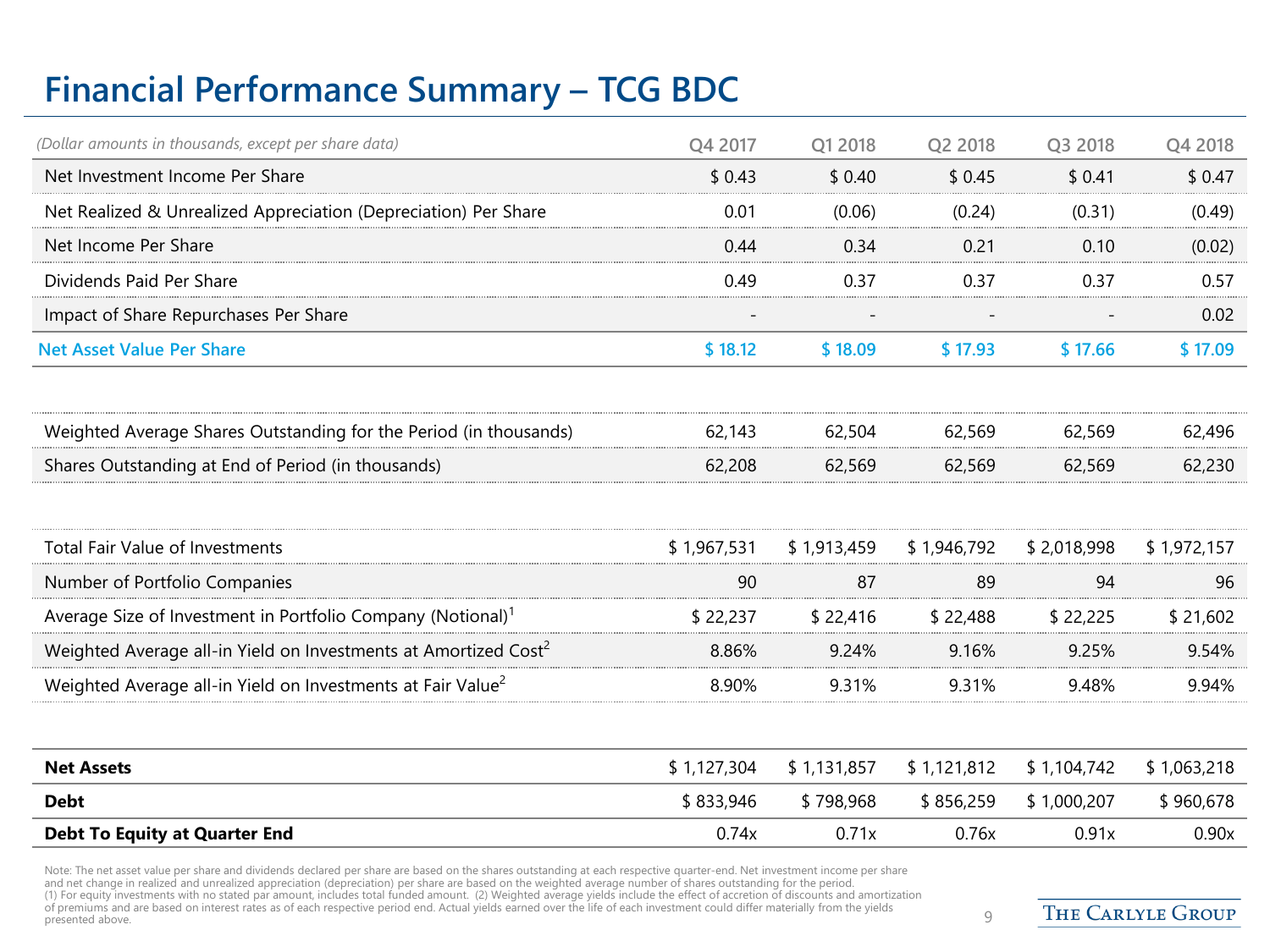## **Quarterly Statements of Financial Condition – TCG BDC**

| (Dollar amounts in thousands, except per share data)                     | Q4 2017     | Q1 2018     | Q2 2018     | Q3 2018     | Q4 2018     |
|--------------------------------------------------------------------------|-------------|-------------|-------------|-------------|-------------|
| <b>Assets</b>                                                            |             |             |             |             |             |
| Investments at Fair Value (Non-Controlled/Non-Affiliated)                | \$1,779,584 | \$1,695,287 | \$1,722,393 | \$1,781,621 | \$1,731,319 |
| Investments at Fair Value (Non-Controlled/Affiliated)                    | 15,431      | 17,106      | 16,394      | 13,973      | 18,543      |
| Investments at Fair Value (Controlled/Affiliated)                        | 172,516     | 201,066     | 208,005     | 223,404     | 222,295     |
| Total Investments at Fair Value                                          | 1,967,531   | 1,913,459   | 1,946,792   | 2,018,998   | 1,972,157   |
| Cash & Cash Equivalents                                                  | 32,039      | 45,610      | 27,928      | 112,911     | 87,186      |
| Receivable From Investment Sold                                          | 7,022       | 14,925      | 40,077      |             | 8,060       |
| Deferred Financing Costs                                                 | 3,626       | 3,441       | 3,246       | 4,126       | 3,950       |
| Interest Receivable Non-Controlled/Non-Affiliated/Affiliated Investments | 5,108       | 6,355       | 6,158       | 4,905       | 5,856       |
| Interest & Dividend Receivable From Controlled/Affiliated Investments    | 5,981       | 6,630       | 6,442       | 6,881       | 7,405       |
| Prepaid Expenses & Other Assets                                          | 76          | 235         | 525         | 20          | 129         |
| <b>Total Assets</b>                                                      | \$2,021,383 | \$1,990,655 | \$2,031,168 | \$2,147,841 | \$2,084,743 |
| <b>Liabilities</b>                                                       |             |             |             |             |             |
| Payable for Investment Purchased                                         | \$9,469     | \$16,919    | \$8,780     | $s -$       | \$1,870     |
| Secured Borrowings                                                       | 562,893     | 527,865     | 585,105     | 554,299     | 514,635     |
| Notes Payable, Net of Unamortized Debt Issuance Costs                    | 271,053     | 271,103     | 271,154     | 445,908     | 446,043     |
| Due to Investment Adviser                                                | 69          | 104         | 134         | 131         | 236         |
| Interest & Credit Facility Fees Payable                                  | 5,353       | 5,513       | 6,166       | 4,478       | 7,500       |
| Dividend Payable                                                         | 30,481      | 23,150      | 23,151      | 23,150      | 35,497      |
| Base Management & Incentive Fees Payable                                 | 13,098      | 12,552      | 13,252      | 12,992      | 13,834      |
| Administrative Service Fees Payable                                      | 95          | 125         | 113         | 116         | 94          |
| Other Accrued Expenses & Liabilities                                     | 1,568       | 1,467       | 1,501       | 2,025       | 1,816       |
| <b>Total Liabilities</b>                                                 | 894,079     | 858,798     | 909,356     | 1,043,099   | 1,021,525   |
| <b>Net Assets</b>                                                        | 1,127,304   | 1,131,857   | 1,121,812   | 1,104,742   | 1,063,218   |
| <b>Total Liabilities &amp; Net Assets</b>                                | \$2,021,383 | \$1,990,655 | \$2,031,168 | \$2,147,841 | \$2,084,743 |
| <b>Net Asset Value Per Share</b>                                         | \$18.12     | \$18.09     | \$17.93     | \$17.66     | \$17.09     |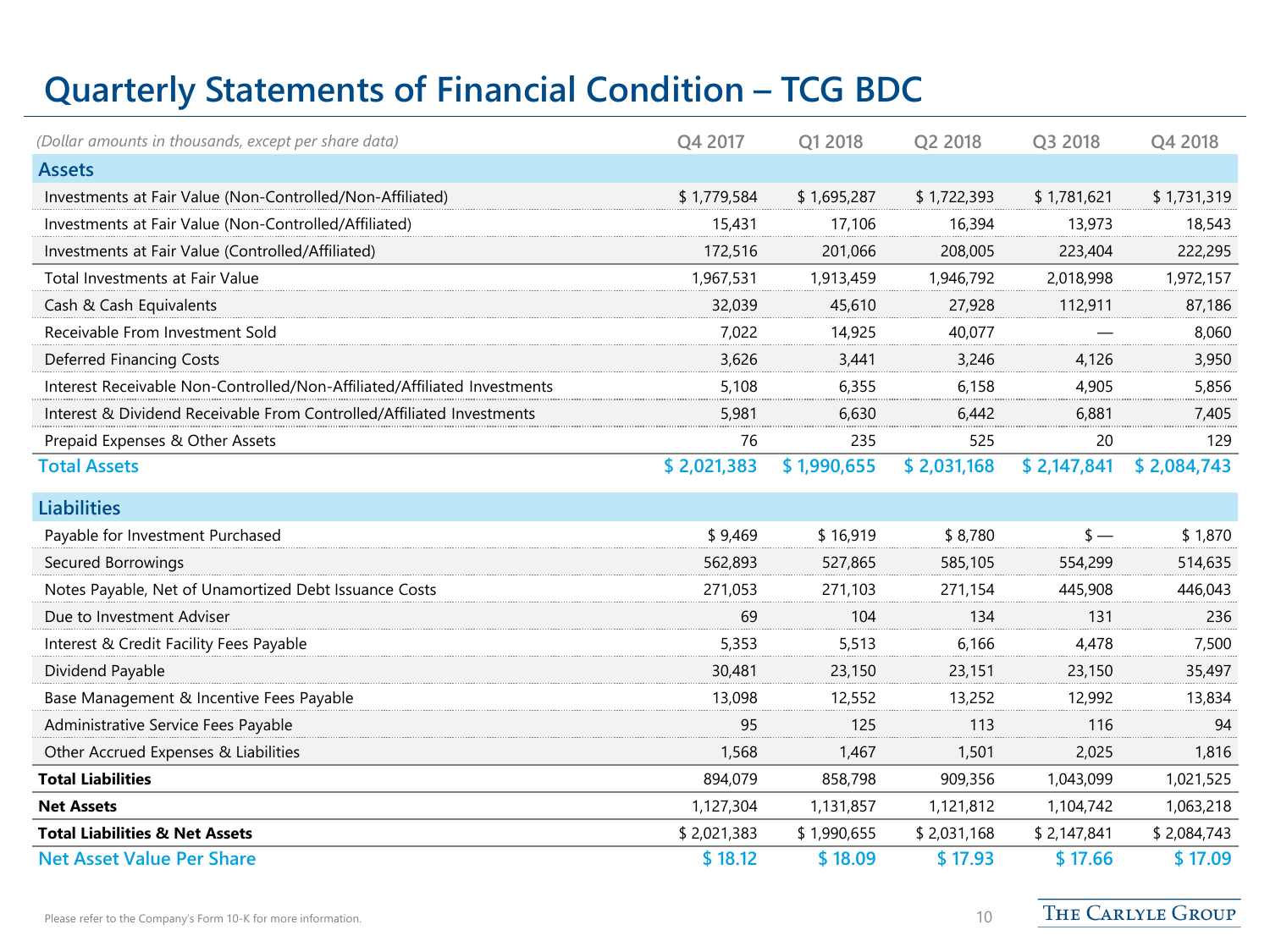## **Quarterly Operating Results – TCG BDC**

| (Dollar amounts in thousands)                               | Q4 2017  | Q1 2018  | Q <sub>2</sub> 2018 | Q3 2018  | Q4 2018   |
|-------------------------------------------------------------|----------|----------|---------------------|----------|-----------|
| Interest Income                                             | \$40,345 | \$39,494 | \$41,948            | \$40,676 | \$44,545  |
| Payment-In-Kind Interest Income                             | 279      | 213      | 216                 | 1,478    | 1,332     |
| Income From Credit Fund                                     | 6,260    | 6,881    | 6,698               | 7,201    | 7,710     |
| Other Income                                                | 2,626    | 895      | 3,590               | 1,925    | 2,724     |
| Total Investment Income                                     | \$49,510 | \$47,483 | \$52,452            | \$51,280 | \$56,311  |
|                                                             |          |          |                     |          |           |
| Management Fees (Net Of Waiver, if applicable) <sup>1</sup> | \$7,473  | \$7,222  | \$7,266             | \$7,543  | \$7,595   |
| Incentive Fees <sup>2</sup>                                 | 5,625    | 5,330    | 5,984               | 5,449    | 6,239     |
| Interest Expense & Credit Facility Fees                     | 8,246    | 8,340    | 9,290               | 10,955   | 11,511    |
| Other Expenses                                              | 1,555    | 1,451    | 1,672               | 1,618    | 1,395     |
| <b>Excise Tax Expense</b>                                   | 95       | 10       | 30                  | 30       | 160       |
| Net Expenses                                                | \$22,994 | \$22,353 | \$24,242            | \$25,595 | \$26,900  |
| <b>Net Investment Income</b>                                | \$26,516 | \$25,130 | \$28,210            | \$25,685 | \$29,411  |
| Net Realized and Change in Unrealized Gains & Losses        | 467      | (4,041)  | (15, 104)           | (19,605) | (30, 571) |
| <b>Net Income/Loss</b>                                      | \$26,983 | \$21,089 | \$13,106            | \$6,080  | \$(1,160) |

(1) Effective October 1, 2017, the pre-IPO management fee waiver of 0.50% terminated. As a result, beginning October 1, 2017, the base management fee is calculated at an annual rate of 1.50% of the Company's gross assets, excluding cash and cash equivalents. (2) Effective October 1, 2017, the Investment Adviser agreed to charge 17.5% instead of 20% with respect to the entire calculation of the incentive fee. In addition, on August 6, 2018, the Company's Board of Directors approved a one-third (0.50%) reduction in the 1.50% annual base management fee rate charged by the Investment Adviser on assets financed using leverage in excess of 1.0x debt to equity. Effective July 1, 2018, the reduced annual fee of 1.00% applies to the average value of the Company's gross assets as of the end of the two most recently completed calendar quarters that exceeds the product of (i) 200% and (ii) the average value of the Company's net asset value at the end of the two most recently completed calendar quarters.

Note: There can be no assurance that we will continue to earn income at this rate and our income may decline. If our income declines, we may reduce the dividend we pay and the yield you earn may decline. Refer to the consolidated financial statements included in Part II, Item 8 of the Company's Form 10-K for additional details. 11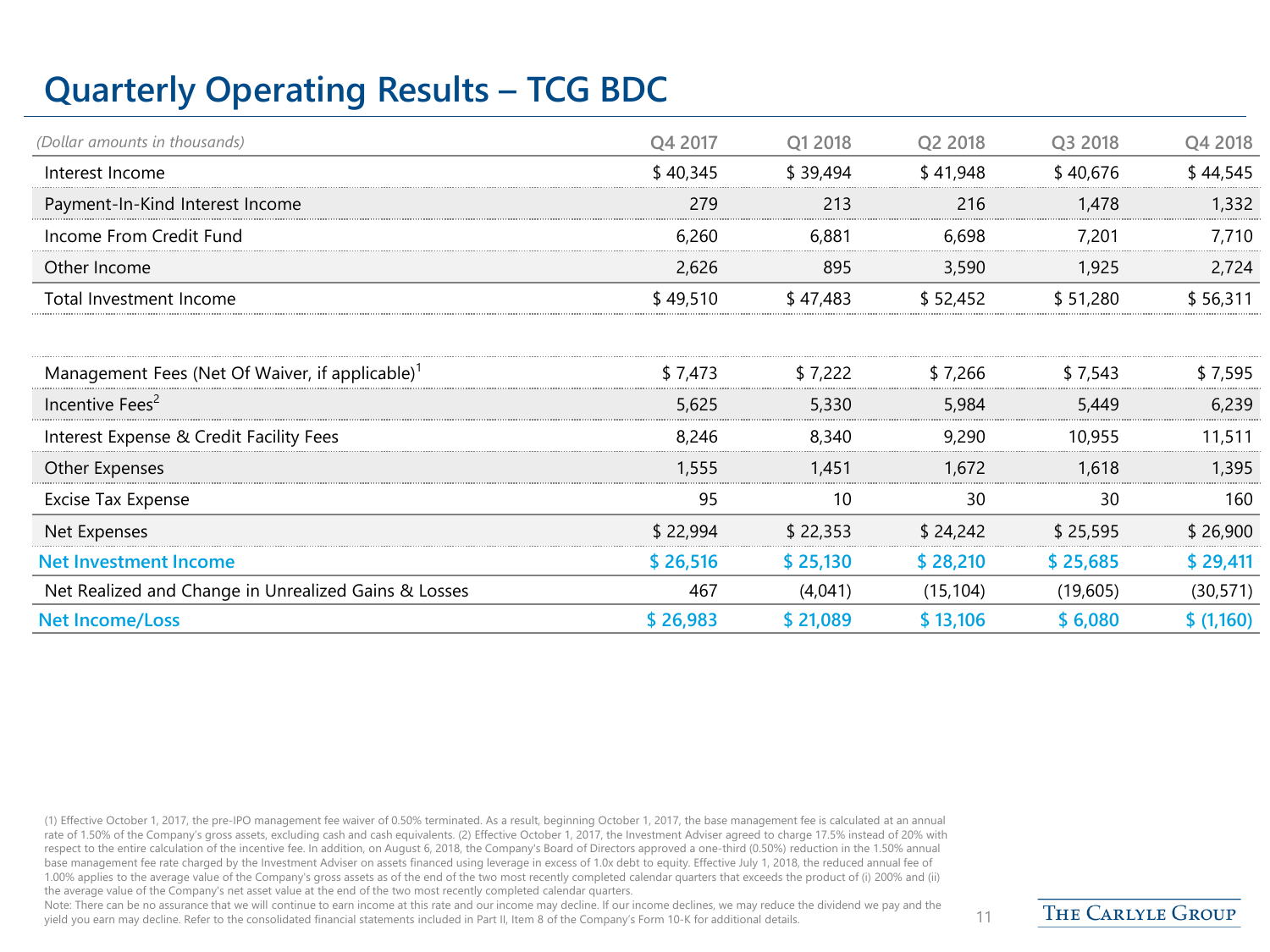### **Net Asset Value Per Share Bridge – TCG BDC**

#### **Quarter Ended December 31, 2018 (\$)**

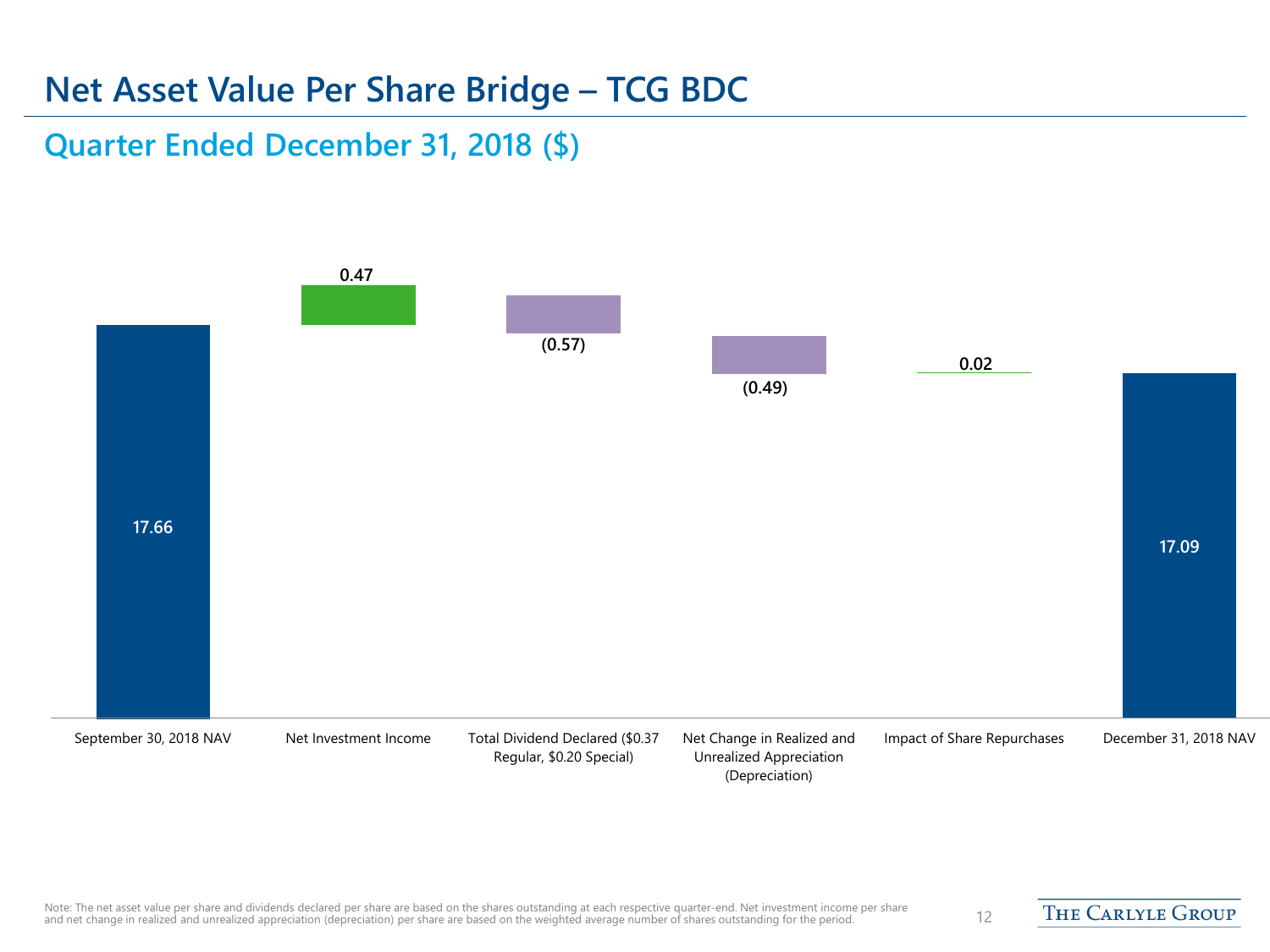## **Senior Secured Credit Facilities & Unfunded Commitments**

#### **Terms & Conditions**

|                             | TCG BDC, Inc.                                                                                         | TCG BDC SPV, LLC ("SPV                                            | <b>Carlyle Direct Lending</b>                                           | Debt on Company's Balance Sheet as of December 31, 2018 |                                      |                           |
|-----------------------------|-------------------------------------------------------------------------------------------------------|-------------------------------------------------------------------|-------------------------------------------------------------------------|---------------------------------------------------------|--------------------------------------|---------------------------|
|                             | ("Credit Facility") <sup>1</sup>                                                                      | Credit Facility") <sup>1</sup>                                    | CLO 2015-1R LLC Notes<br>("2015-1R Notes")                              | \$1,400                                                 |                                      | \$1,262                   |
| Size                        | \$413.0 million<br>committed                                                                          | \$400.0 million committed                                         | \$449.2 million                                                         | \$1,200<br>\$964                                        |                                      |                           |
| Tenor /<br>Maturity<br>Date | 5 years (4 year<br>revolving); maturity<br>date 3/22/2023                                             | 5 years (3 years revolving);<br>maturity date 5/23/2023           | October 2031                                                            | \$1,000<br>\$800<br>\$600                               |                                      |                           |
| Pricing                     | LIBOR + 225 bps / 37.5<br>bps unused fee                                                              | LIBOR + 200 bps / 50-75<br>bps unused fee                         | 442bps <sup>2</sup>                                                     | \$400<br>\$200                                          |                                      |                           |
|                             | <b>Middle Market</b><br>Credit Fund SPV,<br><b>LLC ("Credit Fund</b><br>Sub Facility") <sup>1,3</sup> | <b>MMCF CLO 2017-1 LLC</b><br>Notes ("2017-1 Notes") <sup>4</sup> | <b>MMCF Warehouse, LLC</b><br>("Credit Fund<br>Warehouse") <sup>5</sup> | \$-<br><b>Leverage Utilized</b>                         |                                      | <b>Leverage Available</b> |
| Size                        | \$640.0 million                                                                                       | \$311.9 million outstanding                                       | \$150.0 million committed                                               | <b>Unfunded Commitments - TCG BDC</b>                   |                                      |                           |
|                             | committed                                                                                             | (\$352 million at closing)                                        |                                                                         |                                                         | Par Value as of                      |                           |
| Tenor /                     | 6 years (3 years                                                                                      |                                                                   | Commitment termination                                                  | (Dollar amounts in thousands)                           | December 31, 2018 September 30, 2018 |                           |
| Maturity<br>Date            | revolving); maturity<br>date 5/22/2024                                                                | 1/15/2028                                                         | date 8/26/2019; maturity<br>date 11/26/2019                             | Unfunded Delayed Draw Commitments                       | 97,261<br>\$                         | 132,485<br>\$             |
|                             | LIBOR + 225 bps / 50-                                                                                 |                                                                   |                                                                         | Unfunded Revolving Term Loan<br>Commitments             | 59,856                               | 52,736                    |
| Pricing                     | 75 bps unused fee                                                                                     | 432bps <sup>2</sup>                                               | $LIBOR + 105$ bps                                                       | <b>Total Unfunded Commitments</b>                       | 157,117                              | 185,221                   |

(1) Size represents maximum principal amount of the facility and is subject to availability under the facility, which is based on certain advance rates multiplied by the value of certain<br>portfolio investments of the Compan incur in accordance with the terms of the facility. Middle Market Credit Fund SPV, LLC (the "Credit Fund Sub"), a Delaware limited liability company, was formed on April 5, 2016. Credit<br>Fund Sub is a wholly-owned subsidiar time impact of the refinancing of the 2015-1 Notes. (3) Credit Fund closed on June 24, 2016 on a revolving credit facility, the Credit Fund Facility, from which Credit Fund may from time to time request mezzanine loans from the Company. The maximum principal amount of the Credit Fund Facility is \$175mm. (4) MMCF CLO 2017-1 LLC is a wholly-owned and to time request mezzanine loans from the Company. The maximum principal amount of the Credit Fund Facility is \$175mm. (4) MMCF CLO 2017-1 LLC is a wholly-owned and 213<br>Consolidated subsidiary of Credit Fund. (5) MMCF Wareh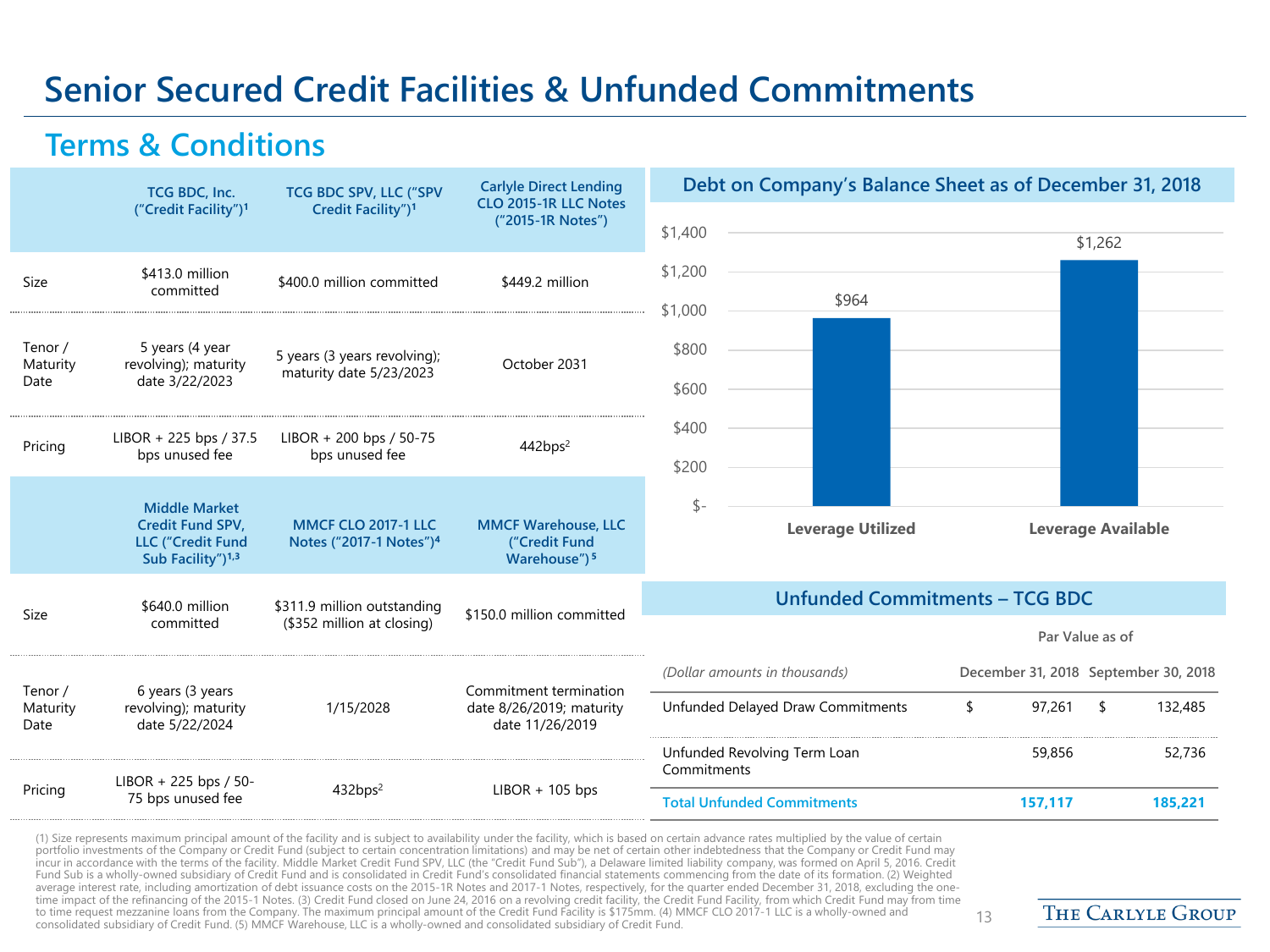## **Liquidity and Investment Capacity – TCG BDC**

#### • **Cash and Cash Equivalents**

– Cash and cash equivalents totaled \$87.2 million as of December 31, 2018

#### • **Credit Facilities - Availability**

- Credit Facility As of December 31, 2018, subject to leverage and borrowing base restrictions, we had approximately \$122.5 million of remaining unfunded commitments and approximately \$122.5 million of availability on this \$413.0 million revolving credit facility
- SPV Credit Facility As of December 31, 2018, subject to leverage and borrowing base restrictions, we had approximately \$175.9 million of remaining unfunded commitments and approximately \$2.5 million of availability on this \$400.0 million revolving credit facility